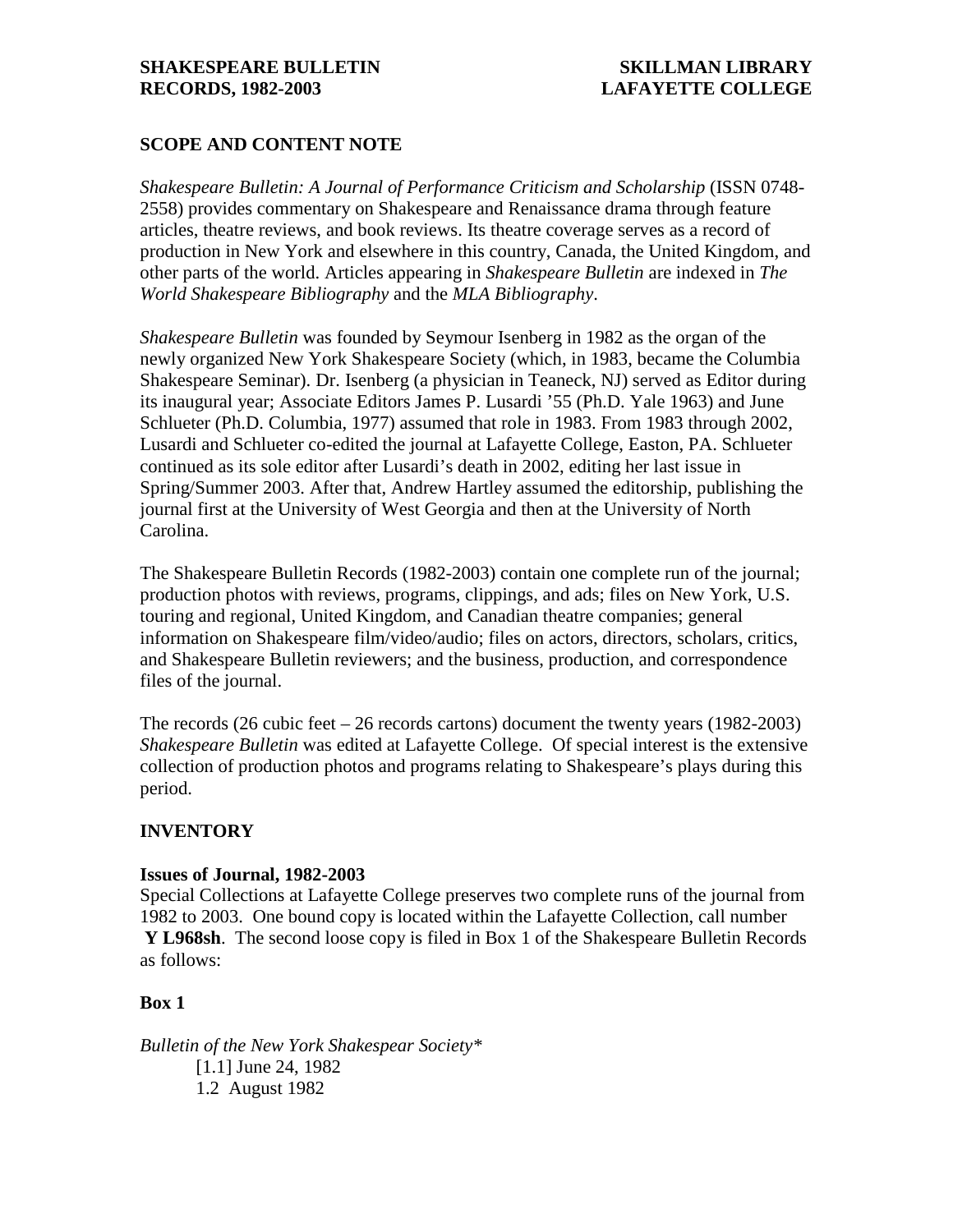*The Bulletin of the New York Shakespeare Society\**

- 1.3 September 1982
- 1.4 October 1982
- 1.5 November 1982
- 1.6 December 1982

*Bulletin of the New York Shakespeare Society\**

- 1.7 January 1983
- 1.8 February 1983
- 1.9 March 1983
- 1.10 April 1983
- 1.11 May 1983
- 1.12 June 1983
- 2.1 July 1983
- 2.2 August 1983
- 2.3 September 1983
- 2.4 October 1983
- 2.5, 6 November/December 1983

*Shakespeare Bulletin*

- 2.7 January 1984
- 2.8 March/April 1984
- 2.9 May/June 1984
- 2.10 July/August 1984
- 2.11 September/October 1984
- 2.12, 3.1 November/December 1984, January/February 1985
- 3.2 March/April 1985
- 3.3 May/June 1985
- 3.4 July/August 1985
- 3.5 September/October 1985
- 3.6 November/December 1985
- 4.1 January/February 1986
- 4.2 March/April 1986
- 4.3 May/June 1986
- 4.4 July/August 1986
- 4.5 September/October 1986
- 4.6 November/December 1986
- 5.1 January/February 1987
- 5.2 March/April 1987
- 5.3 May/June 1987
- 5.4 July/August 1987
- 5.5 September/October 1987
- 5.6, 6.1 November/December 1987, January/February 1988
- 6.2 March/April 1988
- 6.3 May/June 1988
- 6.4 July/August 1988
- 6.5, 6 September/October-November/December 1988
- 7.1 January/February 1989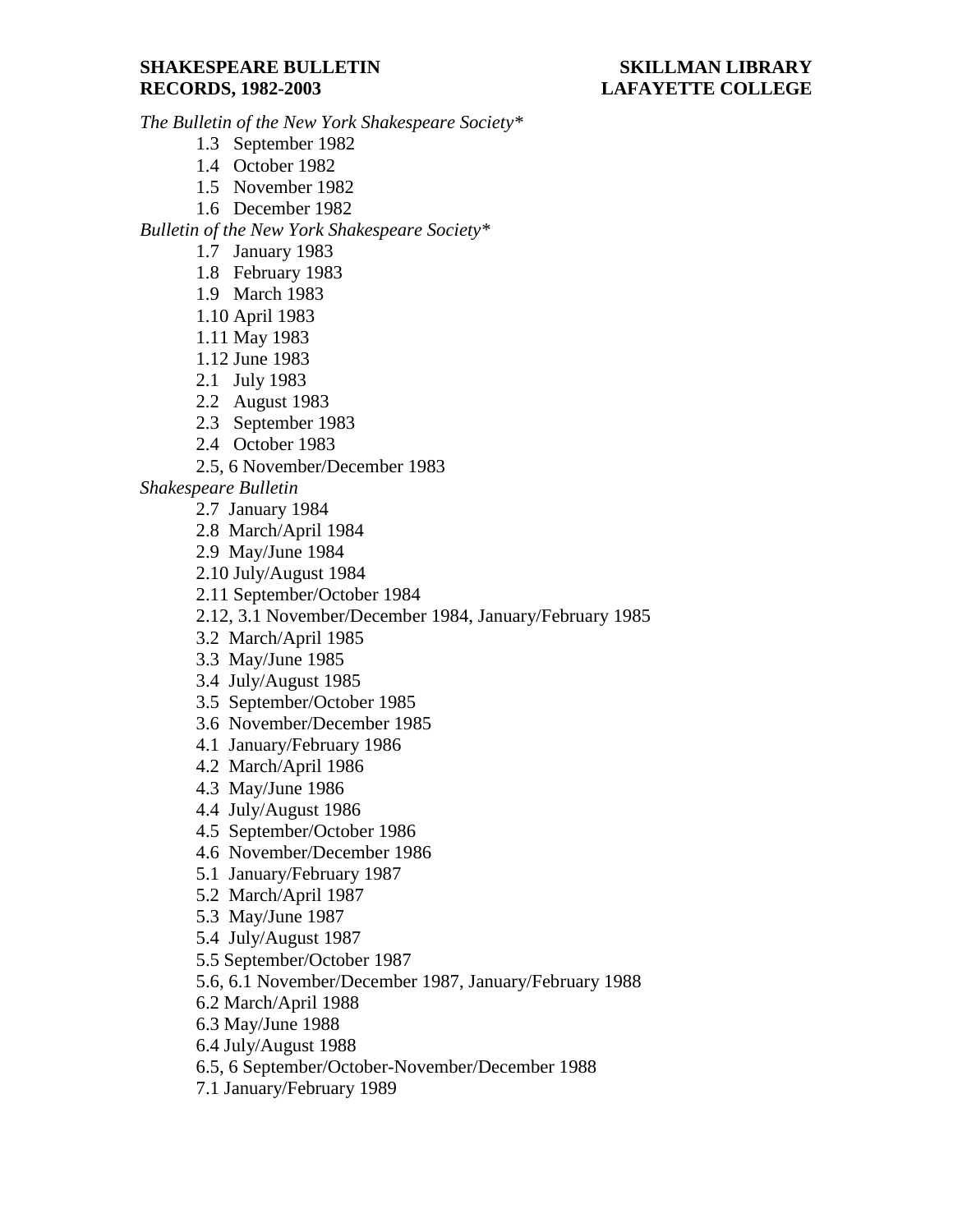7.2 March/April 1989 7.3 May/June 1989 7.4 July/August 1989 7.5 September/October 1989 7.6 November/December 1989 8.1 Winter 1990 8.2 Spring 1990 8.3 Summer 1990 8.4 Fall 1990 9.1 Winter 1991 9.2 Spring 1991 9.3 Summer 1991 9.4 Fall 1991 10.1 Winter 1992 10.2 Spring 1992 10.3 Summer 1992 10.4 Fall 1992 11.1 Winter 1993 11.2 Spring 1993 11.3 Summer 1993 11.4 Fall 1993 12.1 Winter 1994 12.2 Spring 1994 12.3 Summer 1994 12.4 Fall 1994 13.1 Winter 1995 13.2 Spring 1995 13.3 Summer 1995 13.4 Fall 1995 14.1 Winter 1996 14.2 Spring 1996 14.3 Summer 1996 14.4 Fall 1996 15.1 Winter 1997 15.2 Spring 1997 15.3 Summer 1997 15.4 Fall 1997 16.1 Winter 1998 16.2 Spring 1998 16.3 Summer 1998 16.4 Fall 1998 17.1 Winter 1999 17.2 Spring 1999 17.3 Summer 1999 17.4 Fall 1999 18.1 Winter 2000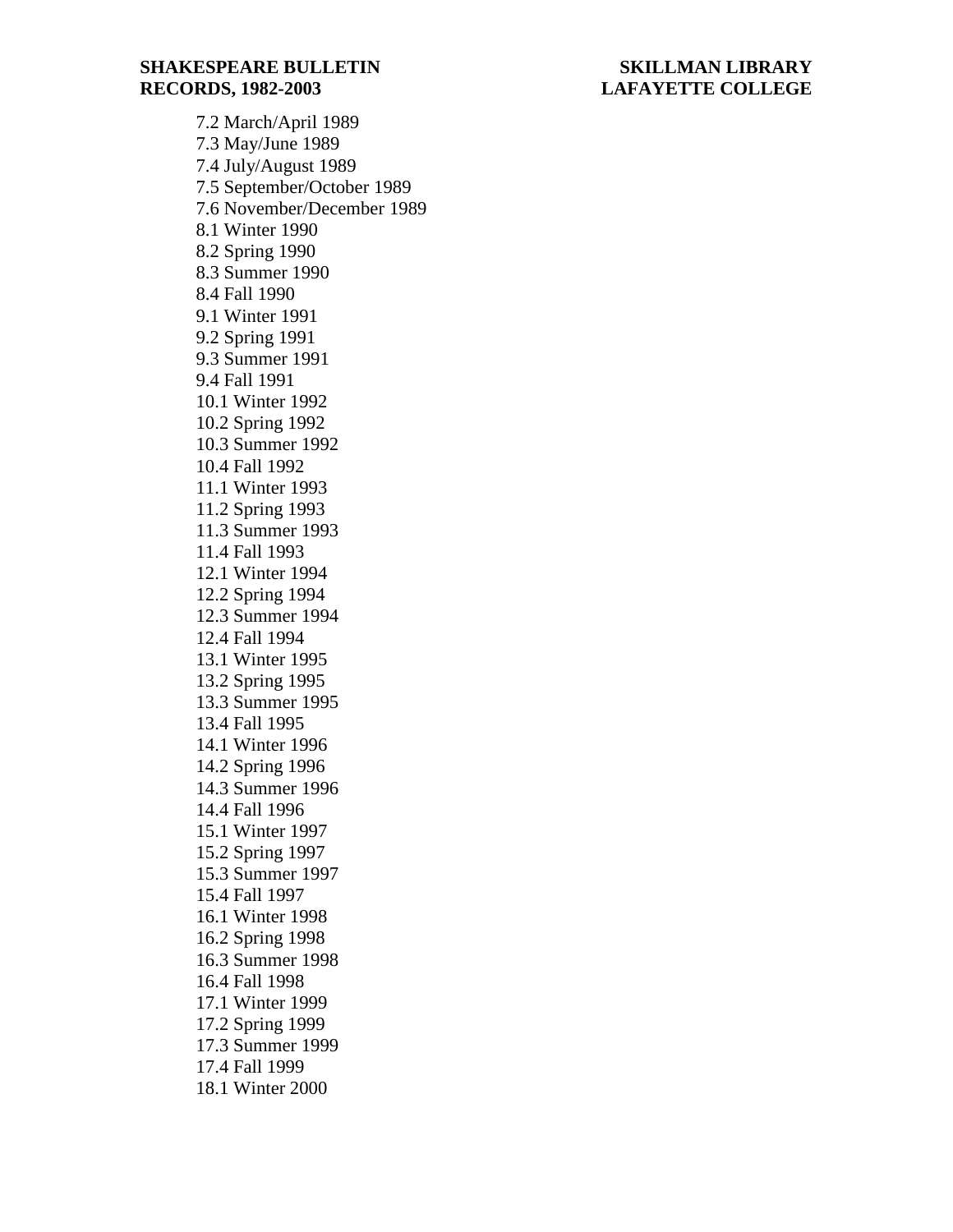18.2 Spring 2000 18.3 Summer 2000 18.4 Fall 2000 19.1 Winter 2001 19.2 Spring 2001 19.3 Summer 2001 19.4 Fall 2001 20.1 Winter 2002 20.2 Spring 2002 20.3 Summer 2002 20.4 Fall 2002 21.1 Winter 2003 21.2 Spring/Summer 2003

\* *The Bulletin of the New York Shakespeare Society* became *Shakespeare Bulletin* in 1984. The New York Shakespeare Society was incorporated as the Shakespeare Society of New York in 1885. In 1889, the Society, which met at Columbia College, assumed editorial control of *Shakespeariana*, begun in 1884. It also published Bankside and Bankside-Restoration Shakespeare editions. The organization was revived in 1981; in 1982, it became a Columbia University Seminar. (In 1977, a non-academic Shakespeare Society was founded in New York.)

# **Production Photos with Reviews; Programs; Clippings and Ads**

In the 20 years of its publication at Lafayette College, *Shakespeare Bulletin* received numerous production photos from theatre companies whose productions it reviewed. In some cases, the photos were published, then filed; in other cases, they were simply placed in the journal's files. All of the existing production photos are archived, arranged by play (plays are filed alphabetically) and, within the play file, by production date. In the early years of publication, full production information was not given in the headnotes to reviews, so when the exact production date is not known, the photo is filed according to the date of the issue of the journal. Behind each photo or set of photos is the *Shakespeare Bulletin* review or article relating to that production. Adaptations and offshoots are filed under the play from which they derive. After the alphabetical sequence are files on Questionable Shakespeare Plays (i.e., *Edmund Ironsides*, *Edward III*, and *Cardenio*); Modern "Shakespeare" Plays, which includes anthology pieces, one-handers, and offshoots based on more than one Shakespeare play; and Plays by Shakespeare's Contemporaries and Other Early Modern Playwrights. Following is a list of the files:

# **Box 2**

*All's Well That Ends Well Antony and Cleopatra As You Like It Comedy of Errors*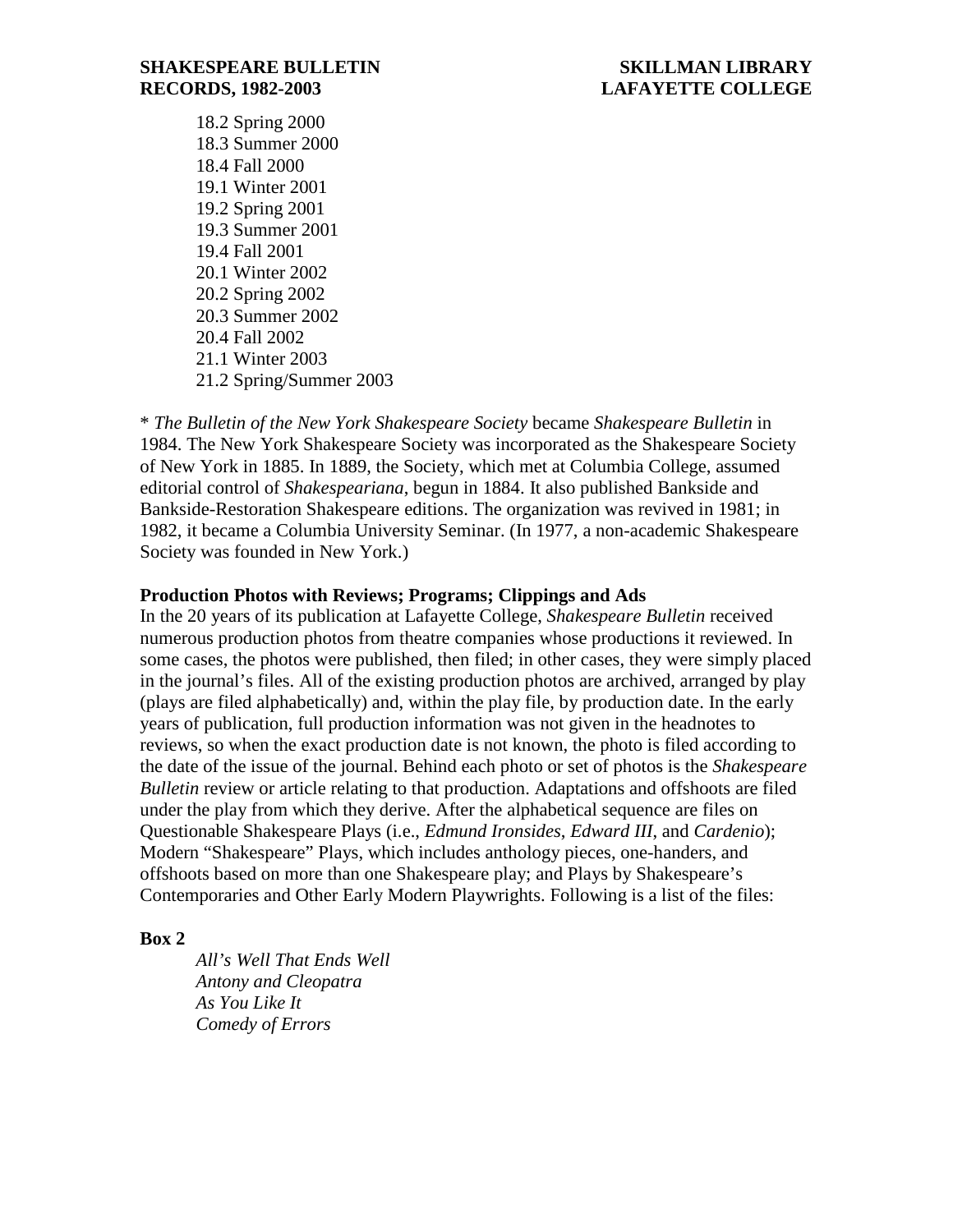#### **Box 3**

*Coriolanus Cymbeline Hamlet* Programs

# **Box 4**

*Hamlet* Clippings and Ads *Henry IV, Parts 1 and 2 Henry V Henry VI, Parts 1, 2, and 3 Henry VIII*

# **Box 5**

*Julius Caesar King John King Lear Love's Labor's Lost*

# **Box 6**

*Macbeth Measure for Measure*

# **Box 7**

*Merchant of Venice Merry Wives of Windsor Midsummer Night's Dream*

# **Box 8**

*Much Ado about Nothing Othello Pericles*

# **Box 19**

*Richard II Richard III Romeo and Juliet*

### **Box 10**

*The Taming of the Shrew Tempest Timon of Athens Titus Andronicus*

# **Box 11**

*Troilus and Cressida Twelfth Night Two Gentlemen of Verona Two Noble Kinsmen*

# **Box 12**

*Winter's Tale* Questionable Shakespeare Plays: *Cardenio, Edmund Ironsides, Edward III* Modern "Shakespeare" Plays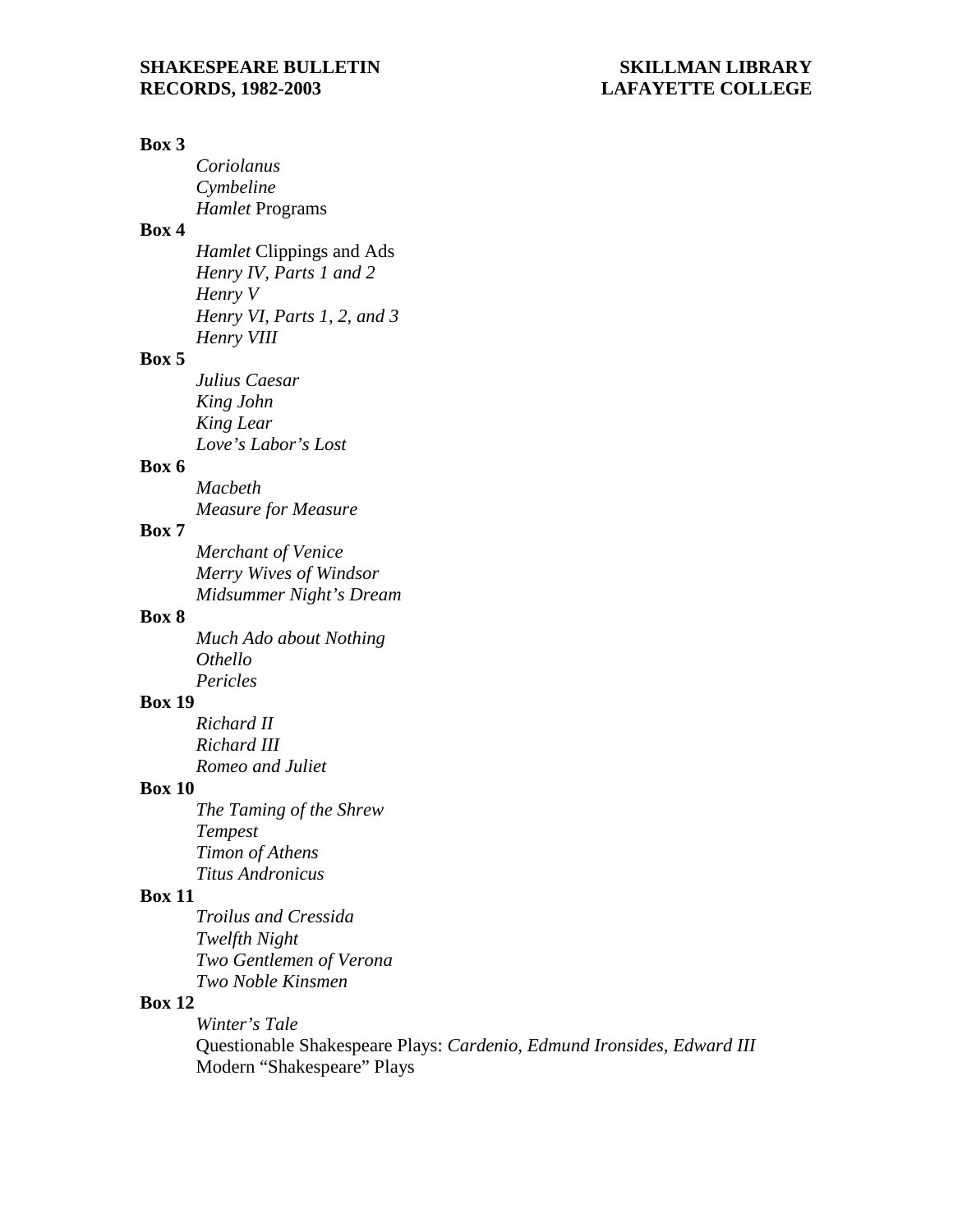Plays by Shakespeare's Contemporaries and Other Early Modern Playwrights:

Francis Beaumont Aphra Behn Richard Brome George Chapman Thomas Dekker John Fletcher John Ford Carlo Goldoni Thomas Heywood Ben Jonson Thomas Kyd Christopher Marlowe John Marston Philip Massinger Thomas Middleton John O'Keeffe William Rowley Cyril Tourneur John Webster Mysteries and Moralities Miscellaneous

# **New York Theatre Companies/Touring Companies**

Individual files for New York Theatre Companies, arranged alphabetically, contain programs, clippings, and advertisements particular to that theatre company but not specific to one play. Generally, programs are filed in the play's Programs file, but when a theatre company issues one program for several plays (an omnibus program) and there is only one copy, it is filed in the Theatre Companies files. New York Theatre Companies files are in alphabetical sequence. The list is not exhaustive: if all programs issued by a particular theatre company were for individual plays, for example, these programs would be filed in the play's Programs file and there would be no file for the theatre company. A list of New York Theatre Companies files and Touring Company files (separately alphabetized) follows:

# **Box 13**

#### **New York Theatre Companies:**

American Globe Theatre American Shakespeare Repertory Art & Work Ensemble Beacon Project, Inc. Brooklyn Academy of Music Columbia Shakespeare Players CSC Repertory Equity Library Theatre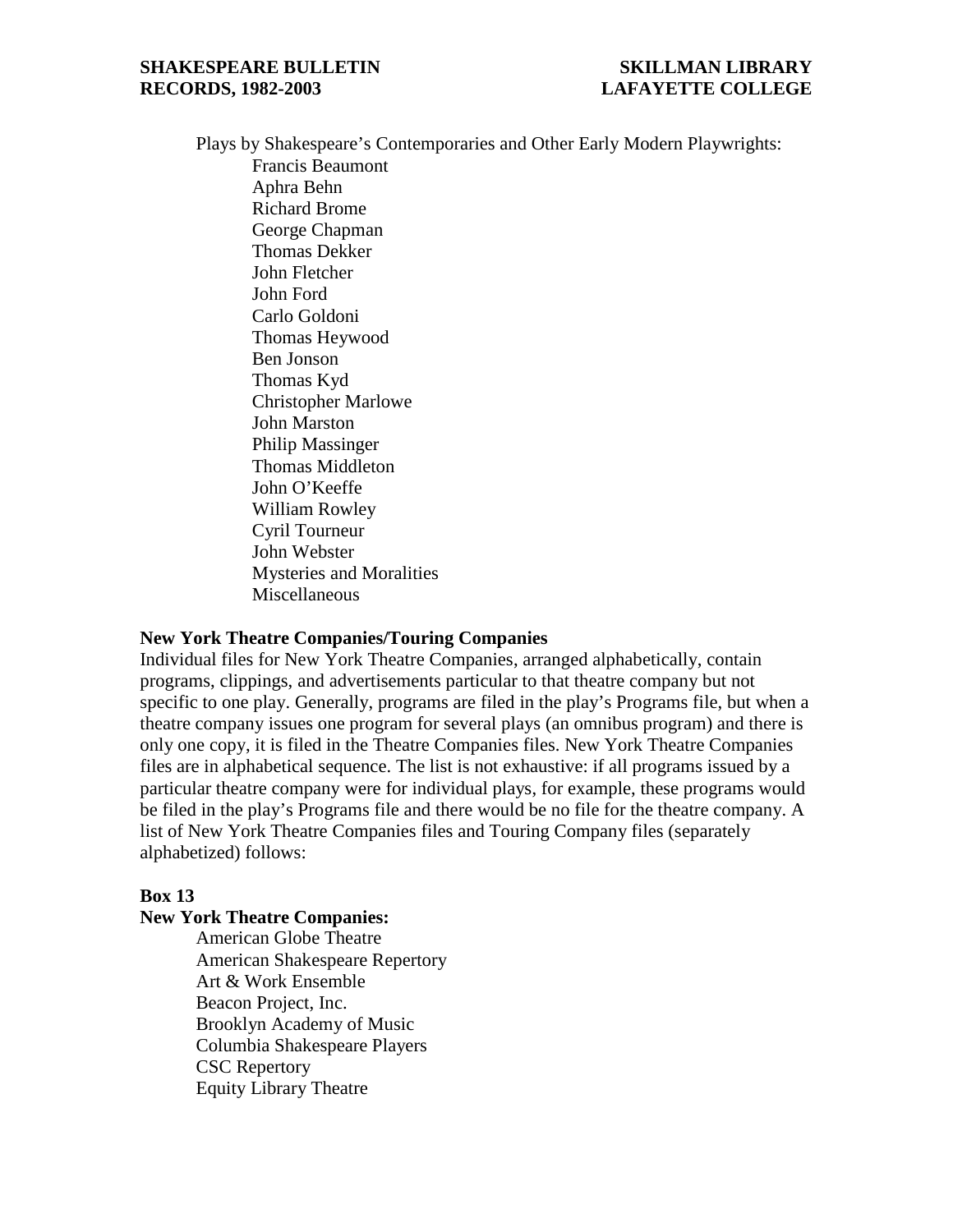Hofstra University Hudson Valley Shakespeare Festival Independent Theatre Company Jean Cocteau Repertory Judith Shakespeare Company Kings County Shakespeare Company La MaMa e.t.c. Lark Theatre Company Lincoln Center Festival National Asian American Theatre Company National Shakespeare Company New York Renaissance Festival New York Shakespeare Festival Pan Asian Repertory Pearl Theatre Company Pepsico Summerfare at SUNY Purchase Quinapolus Theatre Company R.A.P.P. Arts Center Riverside Shakespeare Company Roundabout Theatre Company Royston Theatre Company Staret: The Directors Company Sterling Renaissance Festival—see New York Renaissance Festival Ten Ten Players Theatre for a New Audience Time & Space Limited Westbeth Theatre Center White Barn Theatre Miscellaneous

### **Touring Companies:**

The Acting Company ACTER Aquila Theatre Company Reduced Shakespeare Company Shenandoah Shakespeare Express

### **Regional Theatre Companies**

Individual files for Regional Theatre Companies, arranged alphabetically, contain programs, clippings, and advertisements particular to that theatre company but not specific to one play. Generally, programs are filed in the play's Programs file, but when a theatre company issues one program for several plays (an omnibus program) and there is only one copy, it is filed in the Theatre Companies files. Regional Theatre Companies files are in alphabetical sequence. The list is not exhaustive: if all programs issued by a particular theatre company were for individual plays, for example, these programs would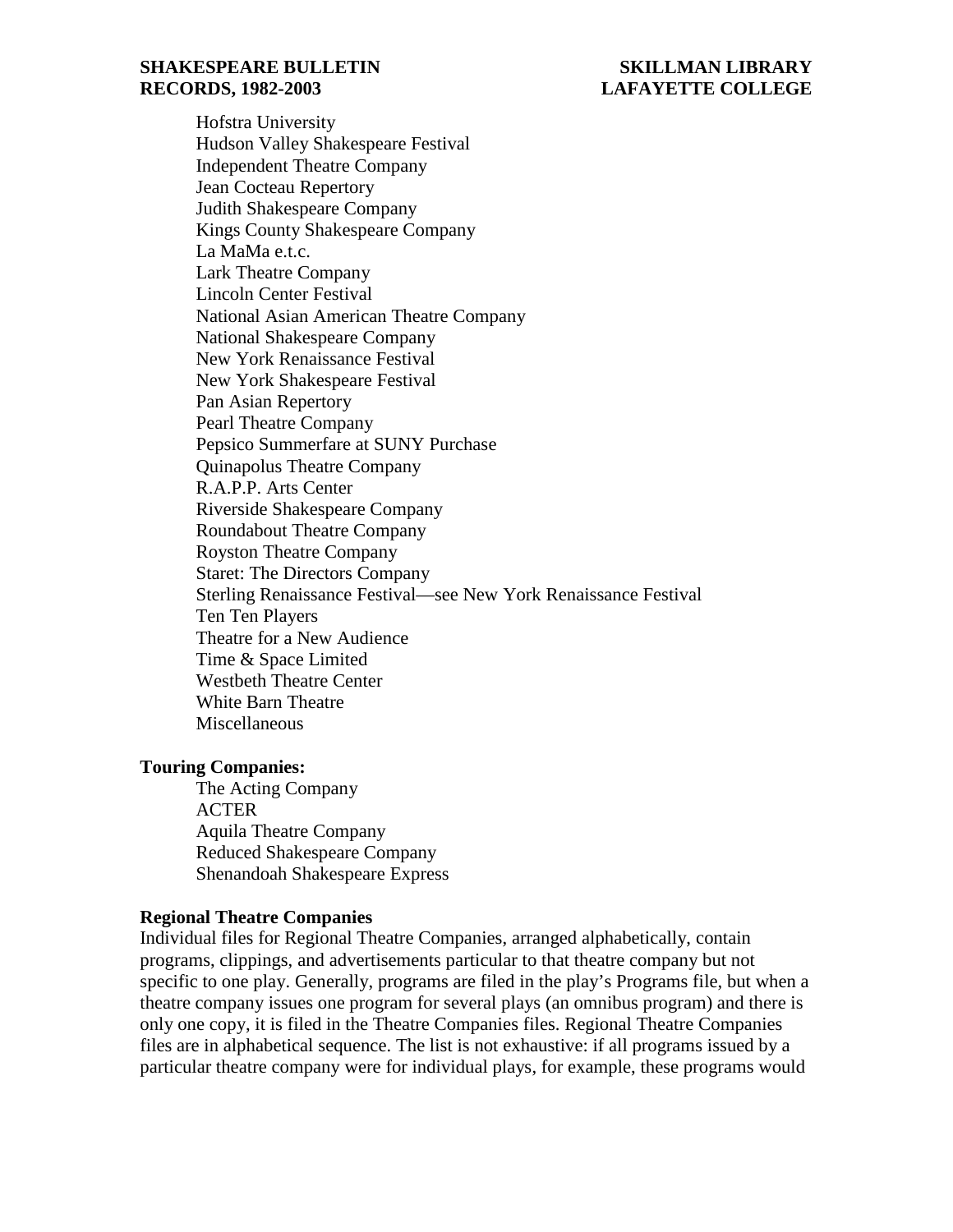be filed in the play's Programs files and there would be no file for the theatre company. A list of Regional Theatre Companies files follows:

# **Box 14**

A.C.T. (CA) Actors Theatre of Louisville (KY) Ahmanson Theatre (CA) Alabama Shakespeare Festival (AL) Alley Theatre (TX) American National Theatre (DC) American Shakespeare Festival (CT) American Players Theatre (WI) American Repertory Theatre (MA) Annenberg Center (PA) Arcadia Shakespeare Festival (PA) Atlanta Shakespeare Festival (GA) Berkeley Shakespeare Festival (CA) Berkshire Public Theatre (MA) California Shakespeare Festival (CA) Camden Shakespeare Festival (ME) Center Stage (Baltimore) (MD) Champlain Shakespeare Festival (VT) Chicago Shakespeare Co (IL) Chicago Shakespeare Theater (IL) Cincinnati Shakespeare Festival (OH) Clemson Shakespeare Festival (SC) Colorado Shakespeare Festival (CO) Denver Center Theatre Company (CO) Folger Theatre—see Shakespeare Theatre (DC) George Street Playhouse (NJ) Georgia Shakespeare Festival (GA) Goodman Theatre (IL) Great Lakes Shakespeare Festival (OH) Greasy Joan & Co. (IL) Grove Shakespeare Festival (CA) Guthrie Theatre (MN) Hartford Stage (CT) Heart of America Shakespeare Festival (MO) Hudson Shakespeare Company (NJ) Idaho Shakespeare Festival (ID) Indianapolis Shakespeare Festival (IN) International Theatre Festival of Chicago (IL) Illinois Shakespeare Festival (IL) La Jolla Playhouse (CA) Long Wharf Theatre (CT)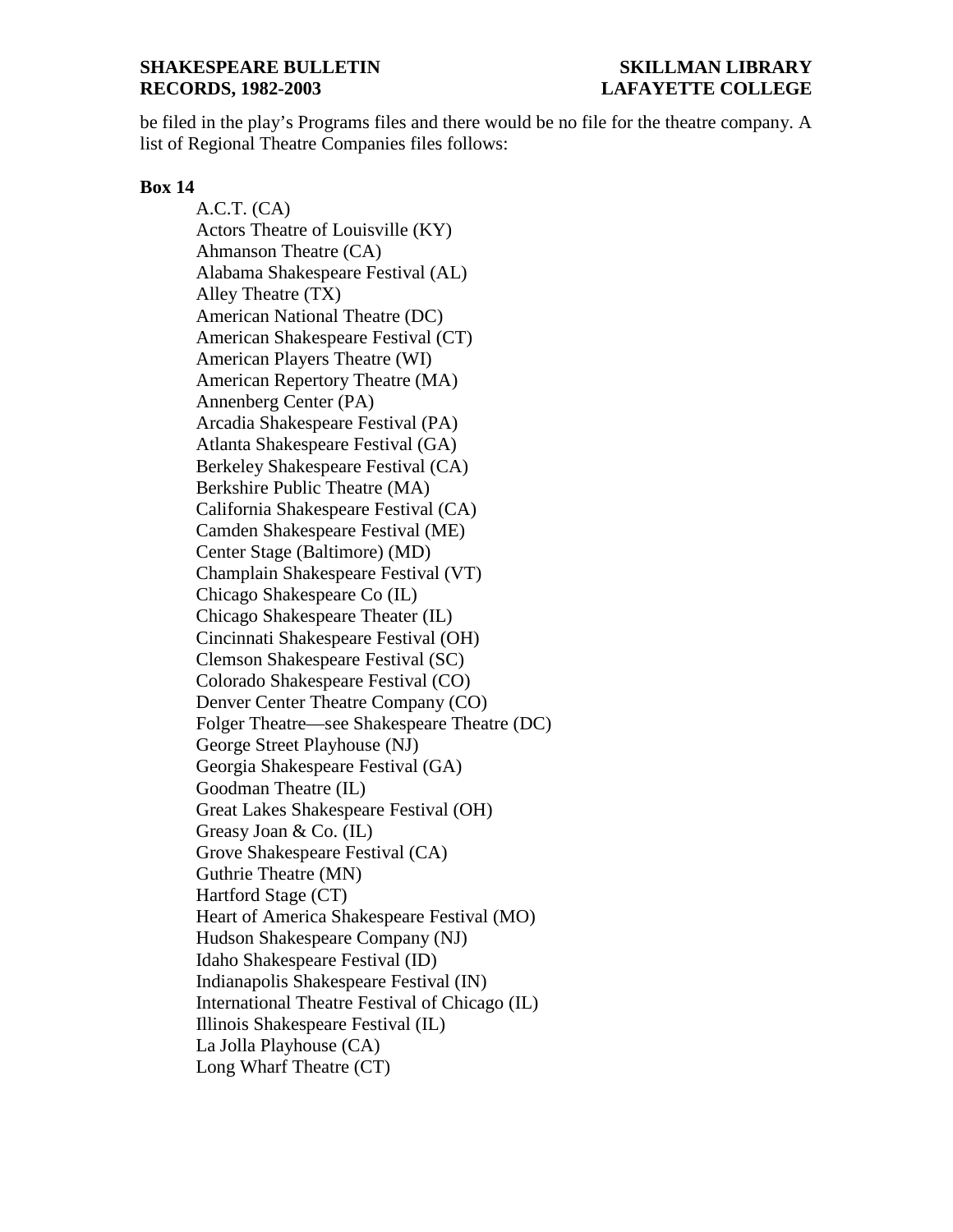# **Box 15**

McCarter Theatre (NJ) Michigan Shakespeare Festival (MI) New Jersey Shakespeare Festival—see Shakespeare Theatre of New Jersey (NJ) North Carolina Shakespeare Festival (NC) Old Globe Theatre (CA) Oregon Shakespeare Festival (OR) Orlando Shakespeare Festival (FL) Pennsylvania Shakespeare Festival (PA) People's Light and Theatre (PA) Philadelphia Shakespeare Festival (PA) Rhode Island Shakespeare Theatre (RI) Riverside Shakespeare Festival (IA) Seattle Shakespeare Festival (WA) Shakespeare & Co. (MA)

#### **Box 16**

Shakespeare By-The-Sea (VA) Shakespeare Theatre of New Jersey (NJ) Shakespeare in the Park (TX) Shakespeare Repertory—see Chicago Shakespeare Theater (IL) Shakespeare Santa Cruz (CA) Shakespeare Theatre (DC) South Coast Repertory (CA) Southern Festival Theatre (MS) Texas Shakespeare Festivals (Misc.) (TX) Three Rivers Shakespeare Festival (PA) Trinity Repertory Company (RI) University of Minnesota (MN) Utah Shakespeare Festival (UT) Virginia Shakespeare Festival (VA) Whole Theatre (NJ) Williamstown Theatre Festival (MA) Wilma Theater (PA) Wisconsin Shakespeare Festival (WI) Yale Repertory Theatre (CT) Miscellaneous

#### **Theatre Companies in United Kingdom and Canada**

#### **Box 17**

Royal Shakespeare Company (UK) To 1984 1985 1986 1987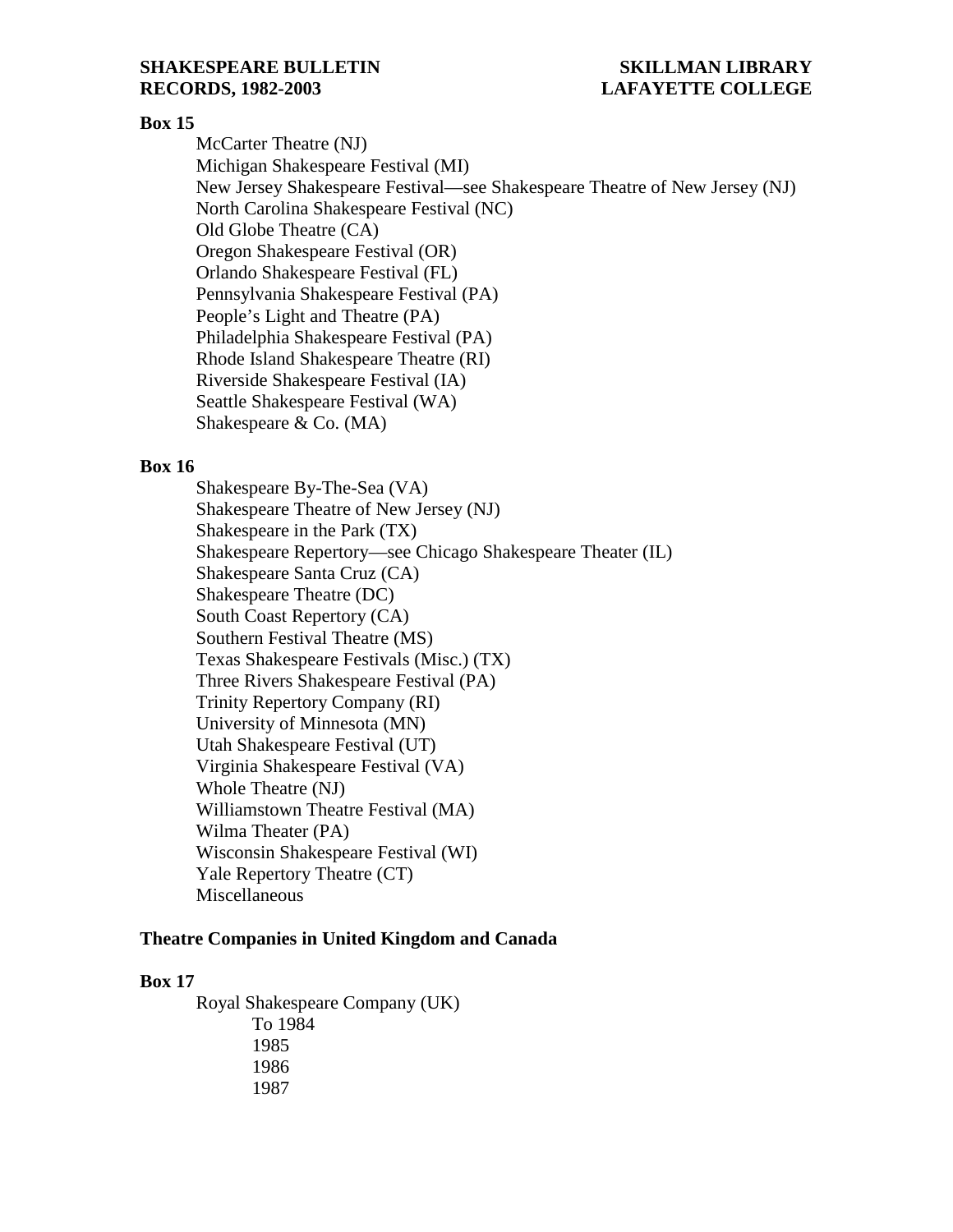# **Box 18**

Almeida Theatre (UK) Cheek by Jowl (UK) English Shakespeare Company (UK) Old Vic/Young Vic (UK) Open Air Theatre (UK) Orange Tree Theatre (UK) National Theatre (UK) 1980-86 1987-89 1990-94 1995-2003 Renaissance Theatre Co./Kenneth Branagh (UK) Royal National Theatre—see National Theatre Shakespeare's Globe (UK) (includes Globe and Rose archaeology) Edinburgh Festival (UK) Miscellaneous UK Theatres Stratford Festival (Canada) 1977-87 1988 1989 1990-91 1992-93 1994-95

# **Box 19**

| 1996-97 |  |
|---------|--|
| 1998-99 |  |
| 2000-01 |  |
| 2002-03 |  |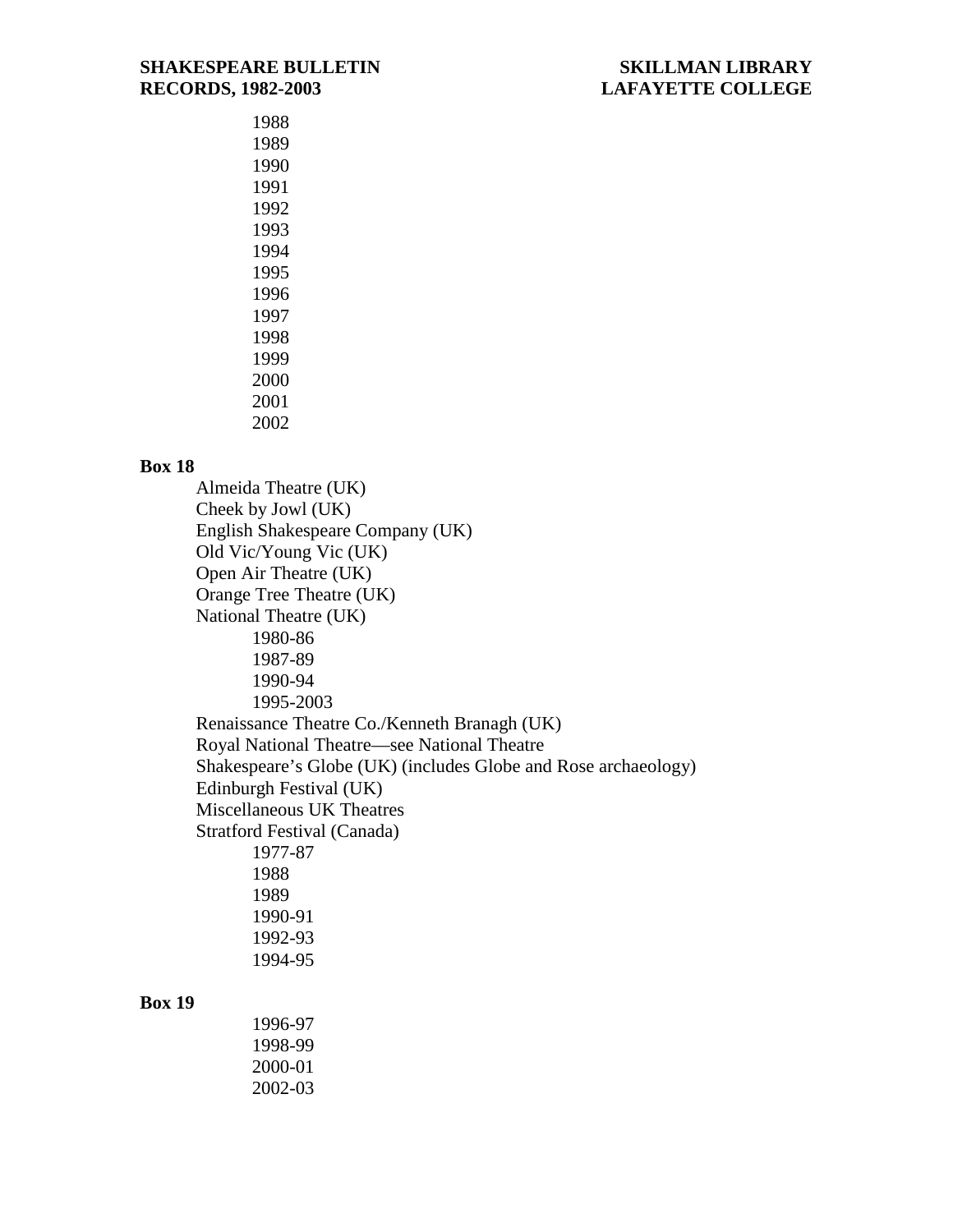Miscellaneous Canada Theatres

# **Box 20**

### **Shakespeare on Film/Video/Audio (general)**

Prior to 1996 1996-97 1998-99 2000 2001-02 **Conferences** Sources of photos/fair use Lists and bibliography Animation Shakespeare Online

# **Actors and Directors**

Michael Attenborough Paul and Ellen Barry John Barrymore Simon Russell Beale Steve Berkoff Michael Boyd Kenneth Branagh Peter Brook Robert Brustein Tony Church Sinead Cusack Oliver Ford Davies Judi Dench Richard Eyre Ralph Fiennes David Garrick John Gielgud Peter Hall Terry Hands Ian Holm Michael Hordern John Houseman Nicholas Hytner Derek Jacobi Michael Kahn John Kane Sara Kestelman Kevin Kline Ian McKellen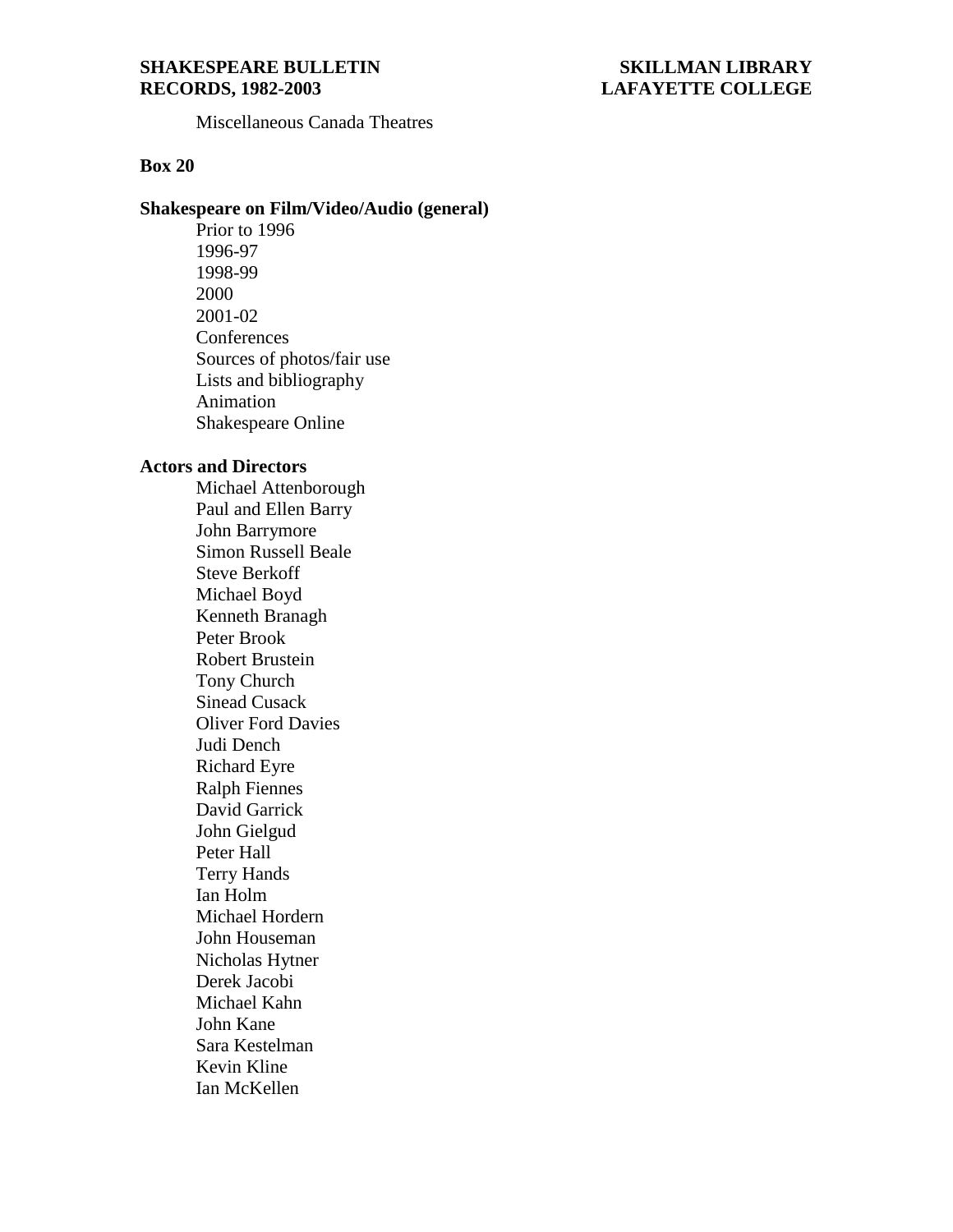Charles Marowitz Jonathan Miller Sam Mendes John Neville Adrian Noble Trevor Nunn Laurence Olivier Richard Olivier Al Pacino Joseph Papp Vanessa Redgrave Ralph Richardson Paul Scofield Antony Sher Robert Stevens Patrick Stewart Janet Suzman Julie Taymor Emma Thompson Sam Wanamaker Deborah Warner Orson Welles Miscellaneous Actors and Directors

### **Scholars, Critics, etc.—Obituaries**

# **Shakespeare Bulletin Reviewers (files do not include all reviewers)**

Paul Barry David G. Brailow Anthony Burton Thomas Cartelli Jane Collins Herbert Coursen Samuel Crowl Patty Derrick Alan C. Dessen Toni Dorfman Victor Hapuarachchi Frank Hildy Harry Keyishian William Liston Louis Marder Cary Mazer Janie Caves McCauley Paul Nelsen Richard Nochimson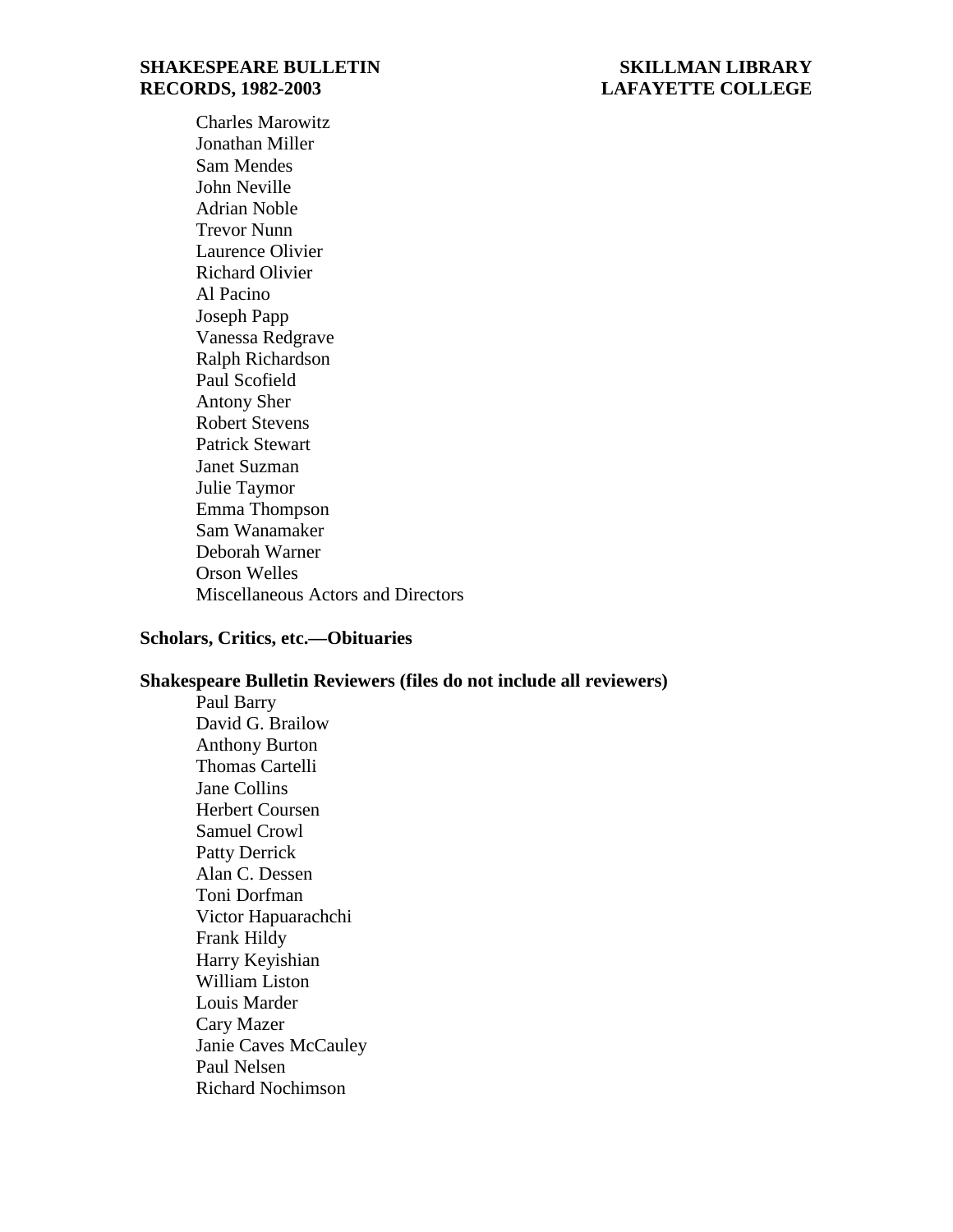Jean Peterson Margaret Ranald Craig Rustici Janet Savin

# **Box 21**

# **Shakespeare Bulletin Business Files**

Letterhead Publicity Flyers—masters Publicity Flyers Publicity Flyers for *SFNL* **Subscribers** Subscription Form Letter Subscriptions 1989-91 1992-95 1996-97 1998 1999 2000 2001 2002 Correspondence with Agencies: through 1989 1990-94 1995-2003

Correspondence re ads Back Issue Requests *Shakespeare on Film Newsletter (SFNL) SFNL* Orders *SFNL* Index Notices Online Website/Internet Correspondence re funding Bank Statements Paid Bills

# **Box 22**

# **Shakespeare Bulletin Production Files**

**Covers** Mechanicals Index (incomplete) Index 1982-89 (not integrated) Index 1982-89 (integrated) Index 1990-91